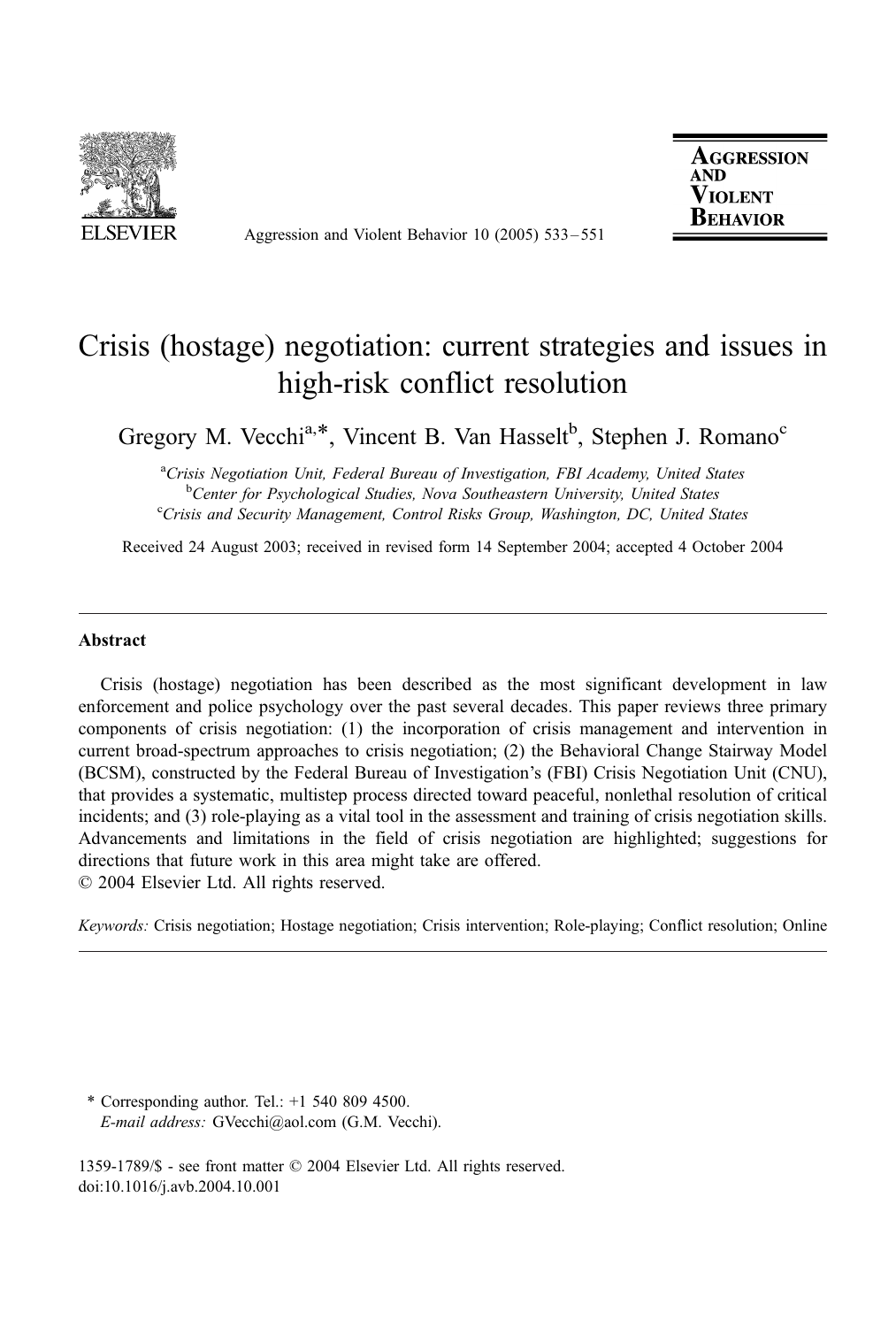### Contents

| $\mathbf{1}$ .            |      | 535                                                                 |
|---------------------------|------|---------------------------------------------------------------------|
|                           | 1.1. | 535                                                                 |
|                           | 1.2. | 536                                                                 |
| 2.                        |      | 537                                                                 |
| $\mathcal{E}$<br>4.<br>5. | 2.1. | 537                                                                 |
|                           | 2.2. | 537                                                                 |
|                           | 2.3. | 538                                                                 |
|                           |      | 538<br>2.3.1.<br>Establishing communication and developing rapport. |
|                           |      | 2.3.2.<br>538                                                       |
|                           |      | 538<br>2.3.3.                                                       |
|                           |      | 539<br>2.3.4                                                        |
|                           | 2.4. | 539                                                                 |
|                           |      | 539<br>2.4.1                                                        |
|                           |      | 2.4.2.<br>539                                                       |
|                           |      | 540<br>2.4.3                                                        |
|                           |      | 540<br>2.4.4.                                                       |
|                           |      | 541                                                                 |
|                           | 3.1. | 541                                                                 |
|                           |      | 542<br>3.1.1                                                        |
|                           |      | 543<br>3.1.2.                                                       |
|                           | 3.2. | 543                                                                 |
|                           | 3.3. | 544                                                                 |
|                           | 3.4. | 545                                                                 |
|                           | 3.5. | 545                                                                 |
|                           |      | 545                                                                 |
|                           | 4.1. | 546                                                                 |
|                           |      | 546<br>4.1.1.                                                       |
|                           |      | 546<br>4.1.2.                                                       |
|                           |      | 546<br>4.1.3                                                        |
|                           | 4.2. | 547                                                                 |
|                           |      | 548                                                                 |
|                           |      | 550                                                                 |
|                           |      | 550                                                                 |
|                           |      |                                                                     |

Law enforcement agencies have been employing negotiation strategies in their responses to hostage/barricade situations, kidnappings, personal crises, and other critical incidents since they were first introduced by the New York City Police Department in 1973. This trend followed the debacle of the 1971 Attica, New York prison riot, and the murder of Israeli athletes during the 1972 Olympic Games in Munich, Germany. Since that time, several models of negotiation have been developed for use in hostage situations, based primarily on problemsolving approaches to response, management, and resolution of these incidents (Fisher, Ury,  $\&$ Patton, 1991; Lanceley, 1999; McMains & Mullins, 2001; Webster, 1998a). However, problemsolving strategies have proven effective only subsequent to addressing and defusing the subject's emotional state; and this appears true regardless of the situation ([Noesner & Webster,](#page-18-0) 1997; Rogan, Hammer, & Van Zandt, 1997; Romano & McMann, 1997).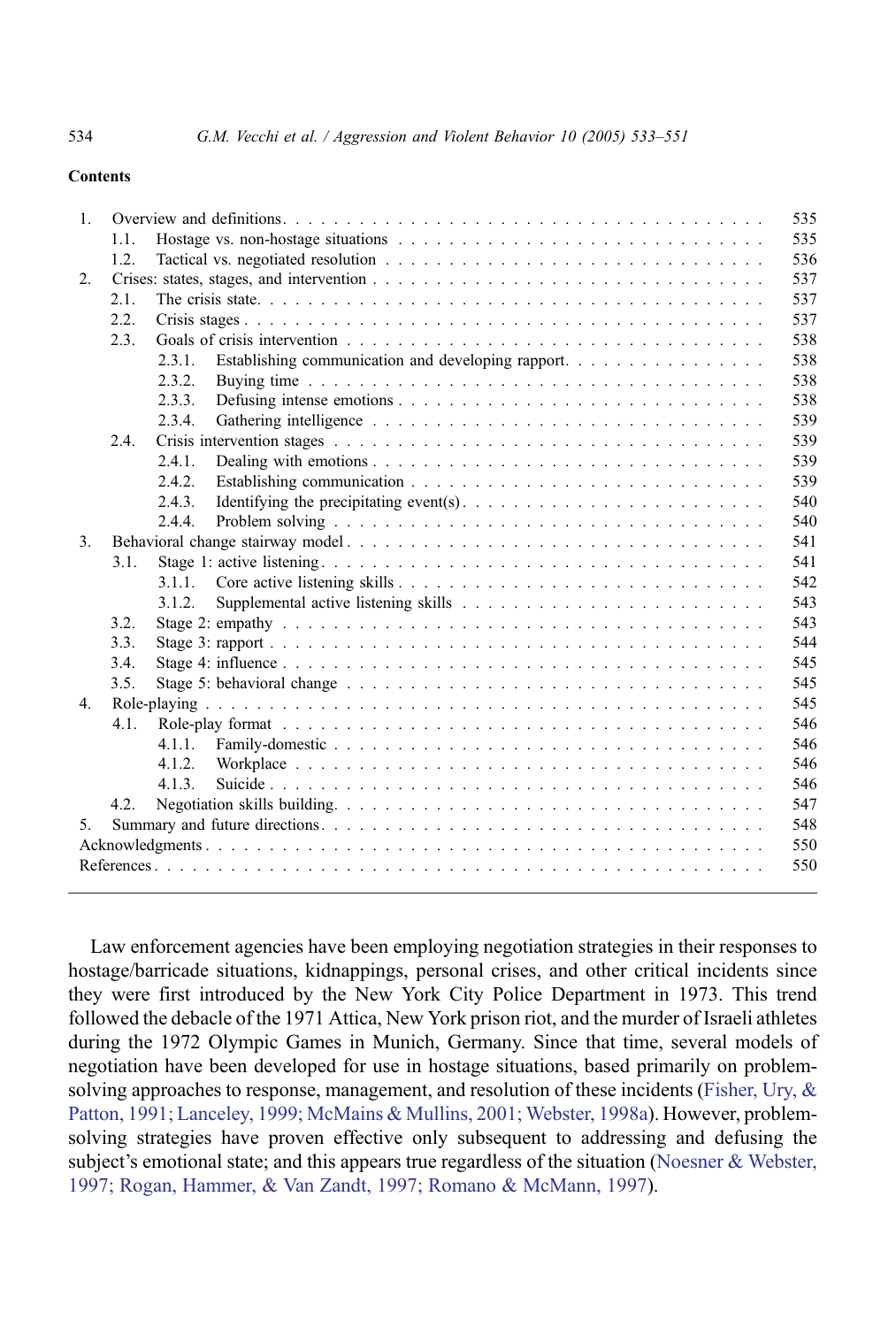This paper discusses current strategies in crisis (hostage) negotiation that have been developed and implemented to facilitate: (a) the transition of a hostage or non-hostage critical incident from a state of high emotionality (crisis) to rationality (problem solving), and (b) the eventual peaceful or nonlethal resolution of the crisis situation. Following an overview and definition of key terms, we review three primary components of the crisis negotiation process: (1) crisis management and intervention in the context of critical incidents, (2) the Behavioral Change Stairway Model for achieving conflict resolution, and (3) utilization of role-play procedures to train requisite crisis negotiation skills.

# 1. Overview and definitions

Police organizations have historically emphasized problem-solving training for their negotiators. Illustrative are the four tenants of [Fisher's et al. \(1991\)](#page-17-0) negotiation model that have enjoyed widespread application in this area: (1) separate the person from the problem, (2) focus on his or her interests rather than positions, (3) generate options, and (4) establish clear objective criteria for behavioral change. For years, this model was adopted for hostage negotiation by law enforcement organizations across the nation (see [McMains & Mullins,](#page-18-0) 2001).

Even the Federal Bureau of Investigation (FBI) focused on problem-solving strategies for negotiators until 2000. At that time, the FBI Crisis Negotiation Unit (CNU), at the FBI Academy in Quantico, Virginia, conducted research that illustrated the need for change and modification of the curriculum for their National Crisis Negotiation Course (NCNC). Their work examined data from the CNU's Hostage Barricade Database System (HOBAS). HOBAS is a post-incident database that collects and stores case information from law enforcement agencies nationwide and now contains over 3800 hostage/barricade incidents. Their research revealed that over 90% of all reported critical incidents were, in fact, non-hostage, crisis situations ([Flood, 2003\)](#page-17-0). Consequently, the NCNC curriculum was modified to emphasize a broader range of crisis intervention strategies and tactics.

### 1.1. Hostage vs. non-hostage situations

Considerable confusion currently exists regarding the differences between hostage and non-hostage situations. Hostage situations involve the taking of a person captive for "instrumental" or tangible reasons; the suspect needs the police or other authorities to meet specific demands (e.g., ransom, transportation, money). In these events, the captive is used as leverage to obtain other substantive goals. For example, foreign nationals holding prison guards captive in exchange for the release of political prisoners, money, and transportation would constitute an actual hostage situation. In a *non-hostage situation*, a person is taken captive for "expressive" or intangible reasons; he or she does not need the police or other authorities. In these situations, the captive is held by a subject who is in a highly emotional state (e.g., anger, jealousy, frustration), usually as a victim or "homicide-to-be". Examples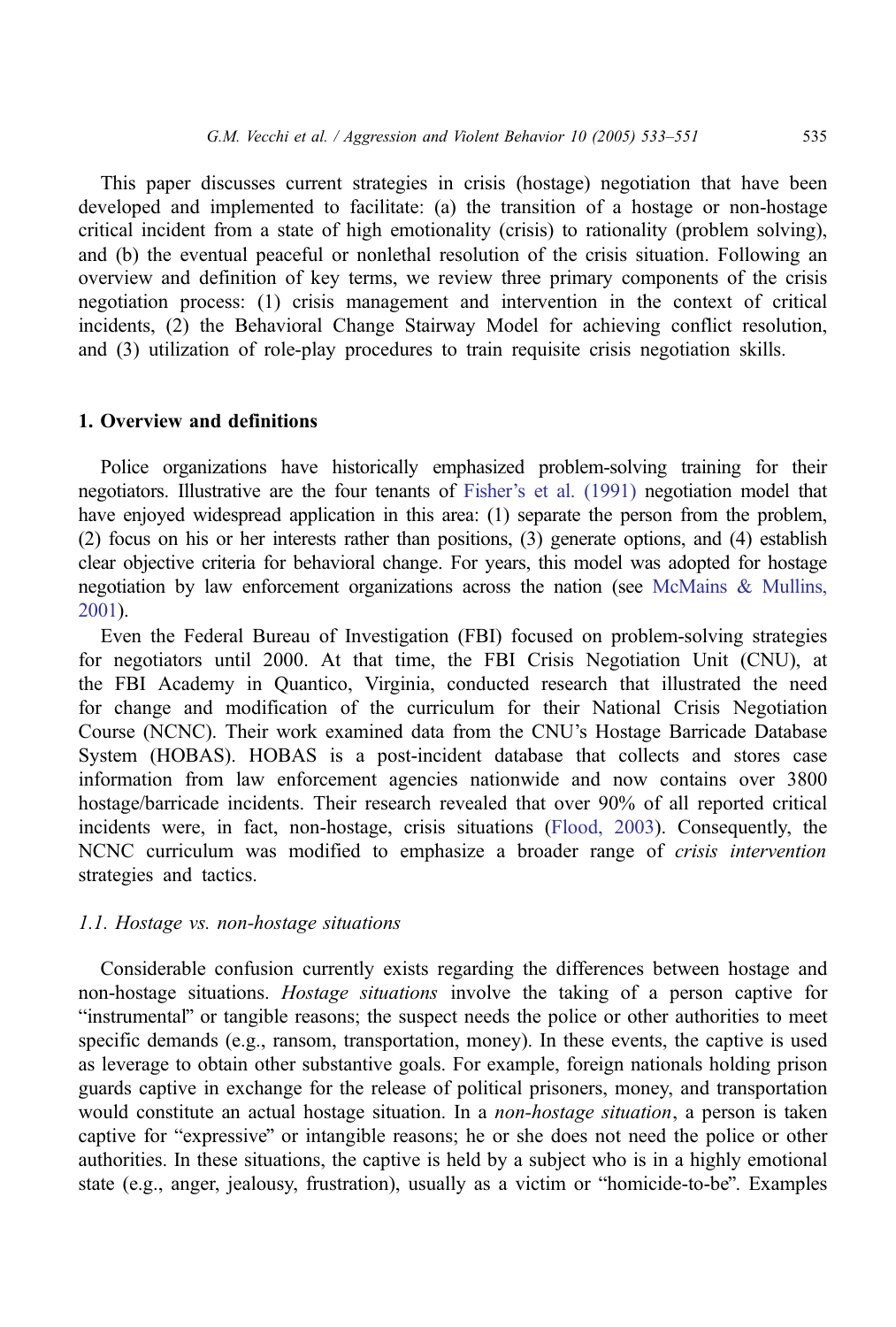of these scenarios are: holding one's spouse captive as a result of an extramarital affair, and rejection due to an impending separation or divorce ([Van Hasselt et al., in press c\)](#page-18-0). The hostage–non-hostage distinction is further underscored in Fig. 1. This figure presents the "Behavioral Continuum" which includes the focus of both hostage (i.e., instrumental) and non-hostage (expressive) situations.

Even in "pure" hostage situations, however, there is evidence that perpetrators experience considerable emotionality, especially during the chaos of the incident onset ([Romano, 2002\)](#page-18-0). This makes hostage-takers, as well as victims, susceptible to slipping into a crisis, which requires the application of appropriate crisis intervention techniques.

### 1.2. Tactical vs. negotiated resolution

A tactical response refers to actions taken by a Special Weapons and Tactics (SWAT) or similar specialized unit to resolve either the hostage or non-hostage situation ([Mijares,](#page-18-0) McCarthy, & Perkins, 2000). In most of these cases, a determination has been made that despite negotiation efforts, peaceful resolution appears unlikely (e.g., the subject refuses to talk with negotiators, or remains adamantly noncompliant/resistive). In some situations, the subject may have engaged in a behavior, such as a shooting of a victim, that necessitates an immediate tactical response to prevent additional harm ([McGeorge, 1983\)](#page-17-0). SWAT teams are composed of personnel with highly specialized training in forced entries, hostage/ victim extraction, and subject containment/termination ([Jones, 1996; Kaiser, 1990; Vecchi,](#page-17-0) 2002).

An important concept that has received increased attention in this field is the action imperative. This refers to the taking of (tactical) action when, in fact, there was no clear basis for doing so ([Dalfonzo, 2002\)](#page-17-0). An example of the action imperative is an on-scene commander deciding to end a situation tactically because, although negotiations are in progress, they are (from his perspective): (a) too lengthy, or (b) not resulting in any obvious resolution. Such decision-making is usually based on a lack of understanding regarding the negotiation process ([Vecchi, 2002\)](#page-18-0). In particular, the action imperative is taken when commanders or tactical operators are not aware that time (i.e., protracted negotiations) is the "negotiator's ally" in defusing critical incidents.



Fig. 1. Behavioral continuum.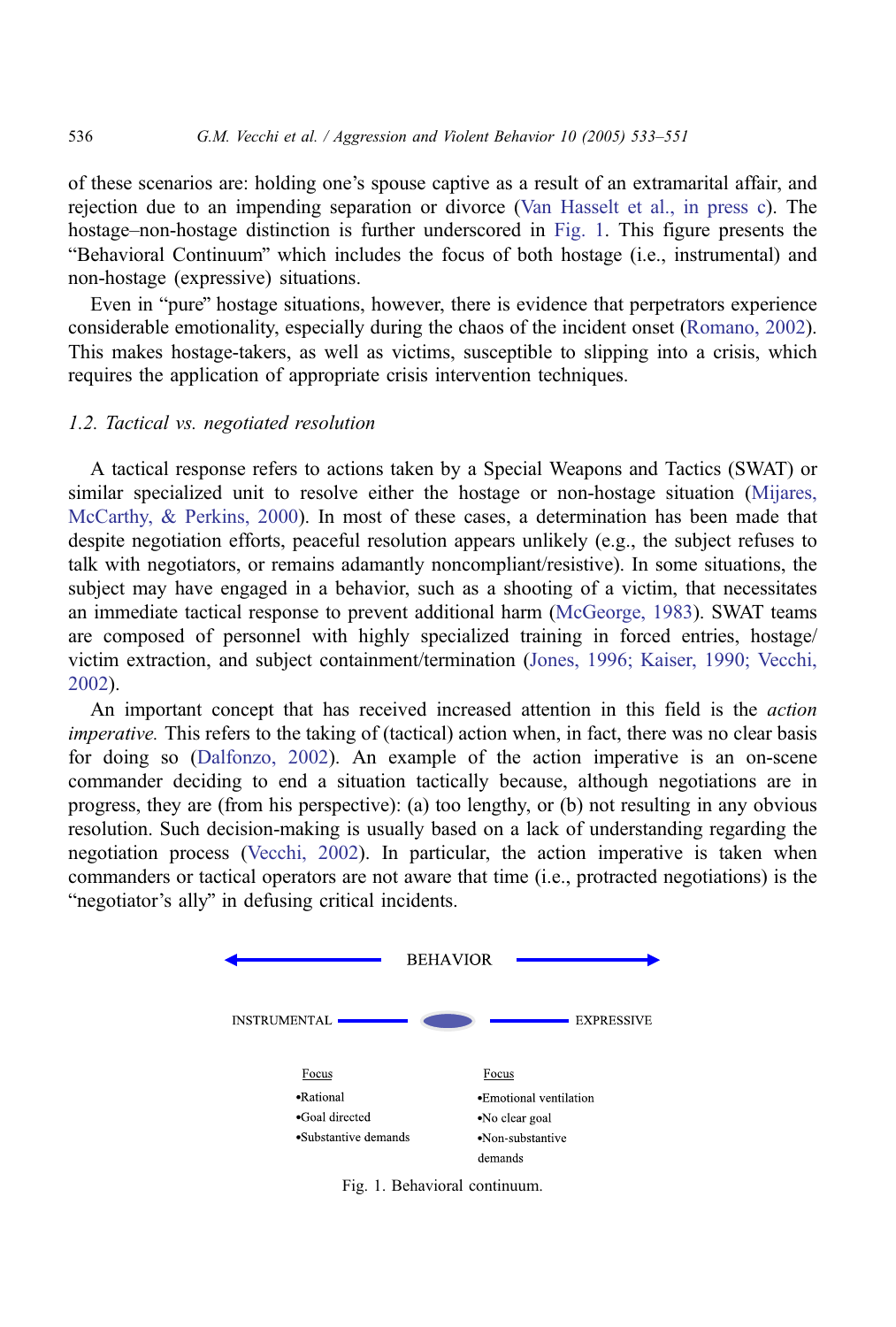Conflict can be defined as the perceived blocking of important goals, needs, or interests of one person or group by another person or group ([Wilmot & Hocker, 1998\)](#page-18-0). A person's response to conflict can be constructive or destructive. For example, in a child custody battle, the losing parent (whose need to have her children is blocked by her former husband, via a court order) could respond constructively by taking her ex-husband back to court, or destructively by taking her children by force. In the event of the latter, a crisis may result if she is unable to cope with the problem. At this point, the wife's response to the crisis could be adaptive or maladaptive ([Rosenbluh, 2001\)](#page-18-0). For example, she could take an adaptive approach by returning the children and seeking counseling. Or, she could take a maladaptive approach by taking the children hostage, barricading herself, and threatening to kill them if she is not awarded custody.

### 2. Crises: states, stages, and intervention

A crisis is the result of a conflict gone awry. A crisis is a situation that a person perceives as presenting insurmountable obstacles to achieving desired goals or outcomes ([Caplan,](#page-17-0) 1961; Carkhuff & Berenson, 1977). Further, there is the sense that these impediments cannot be managed through the usual problem-solving methods ([James & Gilliland, 2001\)](#page-17-0). Whether or not a situation is viewed as a crisis depends on current perception, previous experiences, level of resiliency, and coping skills. This explains why a particularly horrific event will result in crisis for some but not others. For example, a police investigation involving a murder may have minimal impact on the seasoned homicide detective who has become desensitized to even the most gruesome crime scenes. By contrast, the murder scene could be a triggering event for crisis in the victim's neighbor, who discovered the body.

# 2.1. The crisis state

Most crises requiring negotiation/intervention are due to a significant loss or rejection, termination from employment, a decline in health status, financial reversal, or loss of freedom [\(Marino, 1995\)](#page-17-0). Two or more losses within a short period of time (often referred to by police crisis negotiators as a "double whammy") are often the "final straw" or antecedent that sends a person into crisis ([McMains & Mullins, 2001; Romano, 2002\)](#page-18-0). A crisis state has the following characteristics: (1) the person in crisis behaves at an intense emotional and irrational level (rather than at a rational/thinking level) in response to a situation that is perceived as overwhelming, (2) the situation has occurred within the past 24 to 48 h, and (3) the event is seen as a threat to one's psychological and/or physical well-being.

### 2.2. Crisis stages

A crisis generally occurs in four predictable stages: pre-crisis, crisis, accommodation/ negotiation, and resolution ([James & Gilliland, 2001; McMains & Mullins, 2001\)](#page-17-0). In the precrisis stage, a person goes about his or her normal routine, unaware of a problem or looming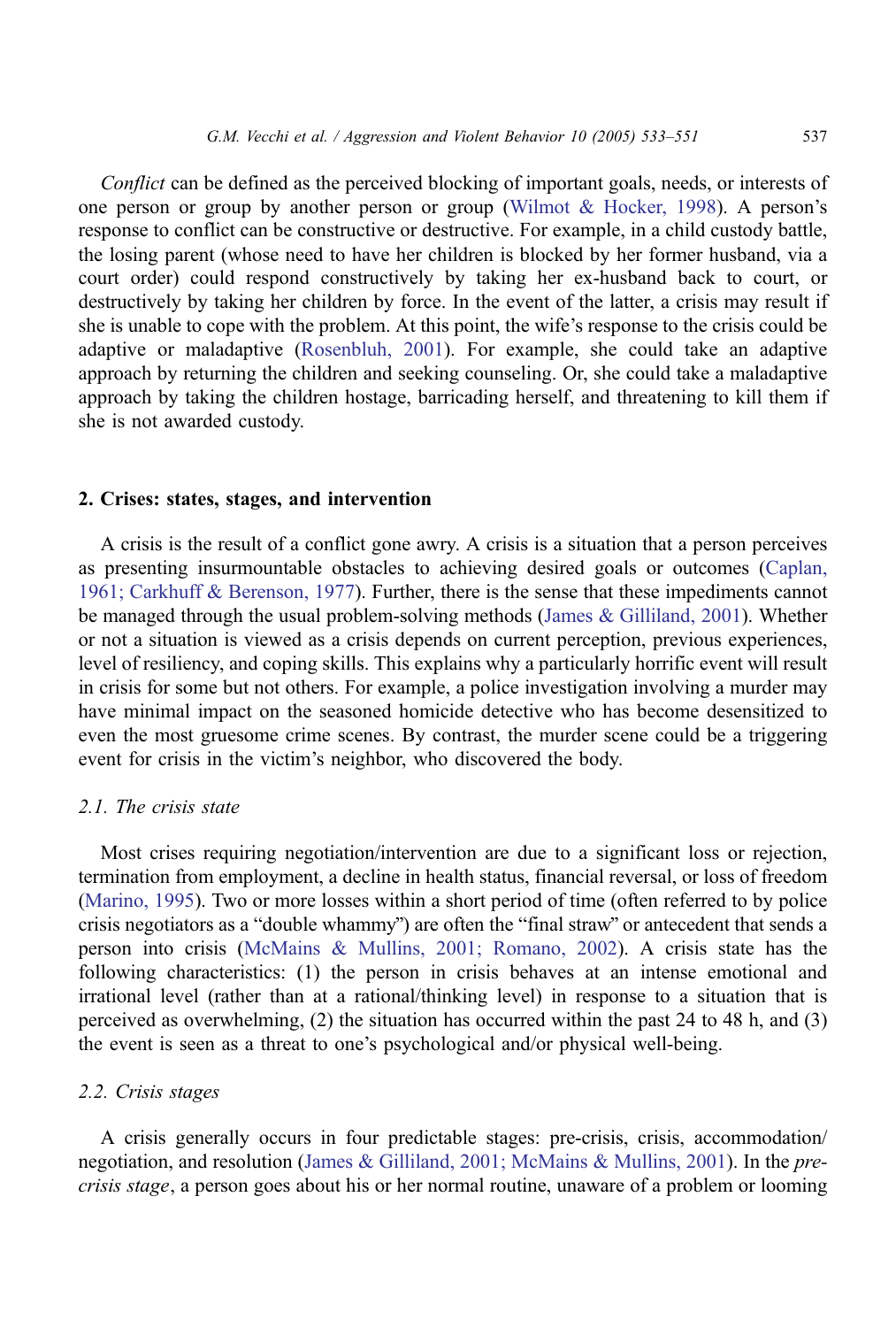event. The *crisis stage* is characterized by high emotions, low rationality, and an inability to cope with a problem that is perceived to be a serious threat. Here, frustration and tension increase as a result of conflict and the person being unable to deal with the challenge using previously effective coping skills. It is often during the onset of the crisis stage that police negotiators or mobile crisis responders are called upon to intervene. By the *accommodation*/ negotiation stage, the individual begins to "work through" the crisis by being receptive to suggestions and thinking more clearly about resolving the situation. In this stage, there is a lessening of emotional intensity and a shift towards more productive problem solving. The resolution stage involves the working out of an acceptable solution, thus ending the crisis. This final stage results in the person experiencing renewed equilibrium and stability.

### 2.3. Goals of crisis intervention

Once coping mechanisms fail, and a person falls into a crisis state, normal functioning is disrupted. What is normally resolved at a rational or cognitive level is now dealt with at an emotional or affective level. Therefore, restoring the ability of a person to cope through the reestablishment of baseline functioning levels is the primary purpose of crisis intervention ([James & Gilliland, 2001; Roberts, 2000\)](#page-17-0). To accomplish this, crisis negotiation involves: (1) establishing communication and developing rapport, (2) buying time, (3) defusing intense emotions, and (4) gathering intelligence to ascertain the optimal negotiation/intervention strategies and tactics ([Lanceley, 1999; Romano & McMann, 1997\)](#page-17-0). These events are discussed briefly below.

#### 2.3.1. Establishing communication and developing rapport

Individuals who are able to articulate clear statements of feeling are ultimately in a better position to solve their problems. Thus, in crisis intervention, actively listening to what the person in crisis is saying is vital. When a listener (negotiator) is able to reflect the subject's feelings, the former is perceived as being understanding (see "Active Listening Skills" below). This is the basis for a relationship in which the person in crisis is ready to accept and act upon the suggestions of the negotiator, thereby resolving the crisis.

### 2.3.2. Buying time

"Time is the crisis negotiator's greatest ally" ([Romano, 2002\)](#page-18-0). The passage of time alone usually decreases stress and emotional levels, and sets the stage for achieving the goals of crisis intervention. In law enforcement circles, buying time is known as "verbal containment", or the process of keeping the person in crisis "occupied" via ongoing discussions with the negotiator.

### 2.3.3. Defusing intense emotions

Communication occurs on two levels. The first level relates to the content or story, which is based on the facts as related by the speaker. The second level of communication pertains to emotion, which is the affective reaction to the story (i.e., how the person feels about what he or she just said). The emotional reaction, and behavior based on that reaction, is what creates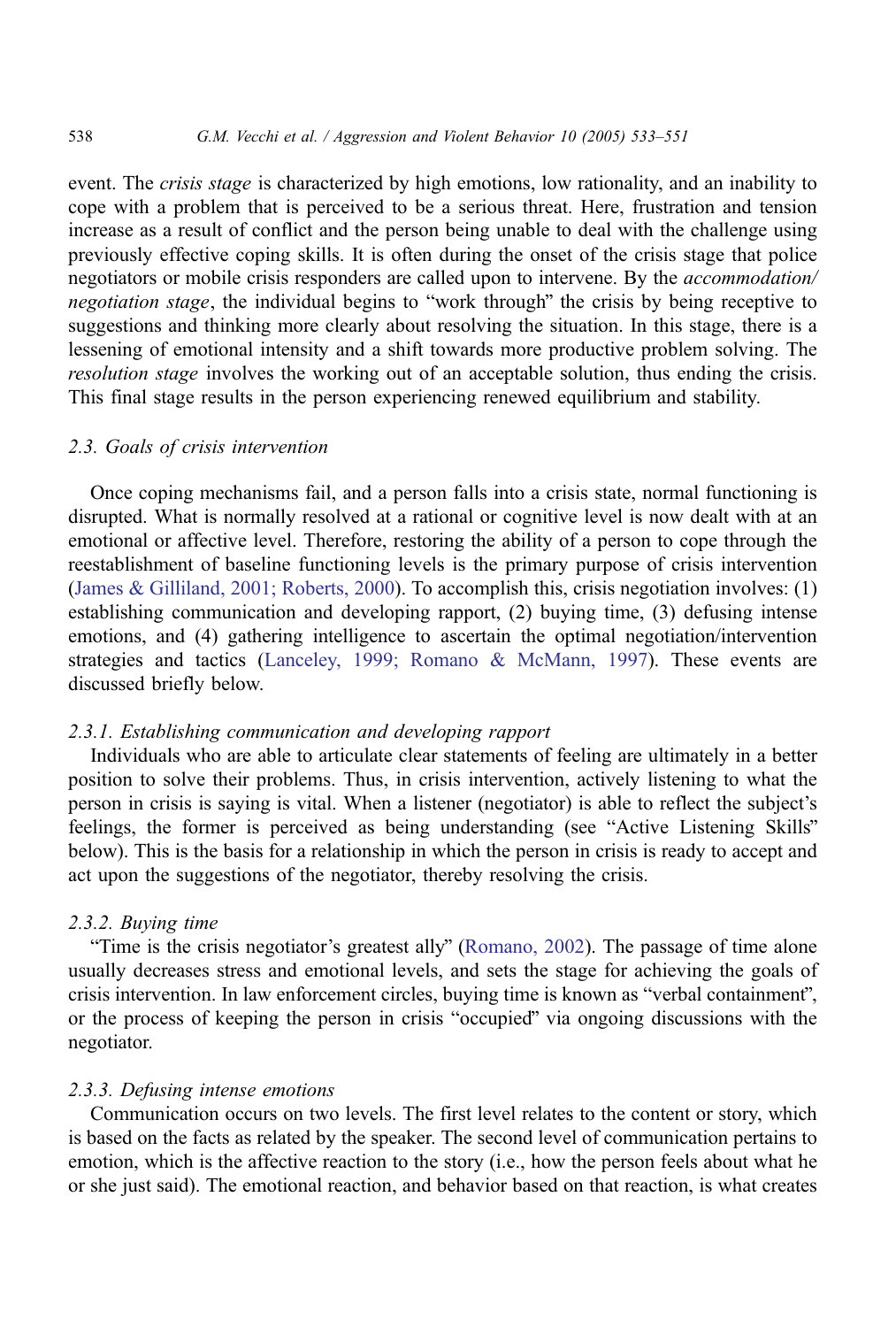crisis, rather than the actual event itself. Assessing communication levels is accomplished by examining statements in terms of their content and attached emotions; a person may communicate the same content, but with different emotional overlays. For example, "I hate you" may reflect disdain, while "I HATE YOU!" may reflect anger. How a person feels about a situation will strongly influence their behavior; therefore, listening for and addressing the intense emotions behind the content is crucial in influencing the person's behavior in crisis situations.

### 2.3.4. Gathering intelligence

This relates to the ongoing assessment of the crisis situation in order to: (a) ascertain the lethality or potential harm to the person in crisis (and others), (b) identify precipitating events, and (c) formulate proposed courses of action and post-crisis options (e.g., therapy, medical follow-up, incarceration). Intelligence gathering is accomplished through communication with the person in crisis, and by investigating the background of the person via interviews (family, friends, co-workers) and records checks (criminal, civil, medical, psychological).

# 2.4. Crisis intervention stages

Regardless of the model employed, crisis intervention in the context of negotiation encompasses four primary stages ([Hammer & Rogan, 1997; Rogan, 1997; Womack & Walsh,](#page-17-0) 1997): (1) dealing with emotions, (2) establishing communication, (3) identifying the precipitating event(s), and (4) problem solving.

### 2.4.1. Dealing with emotions

Dealing with emotions is a requisite skill for a crisis negotiator given the fact that intense, volatile emotions are a hallmark of crisis situations ([Noesner & Webster, 1997; Rogan, 1997;](#page-18-0) Webster, 1998a). However, making assumptions about a person's emotions based upon the circumstances can impede crisis intervention. For example, during a situation where a subject has barricaded himself in his home and is threatening to commit suicide, the negotiator attempts to demonstrate empathy by saying: "I know how you feel". The subject responds by saying, "You don't know how I feel... just go away". In this case, the negotiator's attempt at empathy is counterproductive because the person in crisis does not believe the negotiator has ever tried to commit suicide before. And regardless of whether or not this is true, the perception of the person in crisis is their reality. Therefore, arguing or trying to be rational with the person in crisis is pointless. An alternative approach would be for the negotiator to state, "I've never been in your situation before, but I imagine you must be feeling very depressed and lonely". In saying this, the negotiator is demonstrating that he or she is trying to understand the situation from the perspective of the person in crisis without making potentially faulty assumptions.

### 2.4.2. Establishing communication

Establishing communication is the vehicle for the delivery of crisis intervention strategies and tactics ([Hammer & Rogan, 1997; Noesner & Webster, 1997; Webster, 1998a\)](#page-17-0). The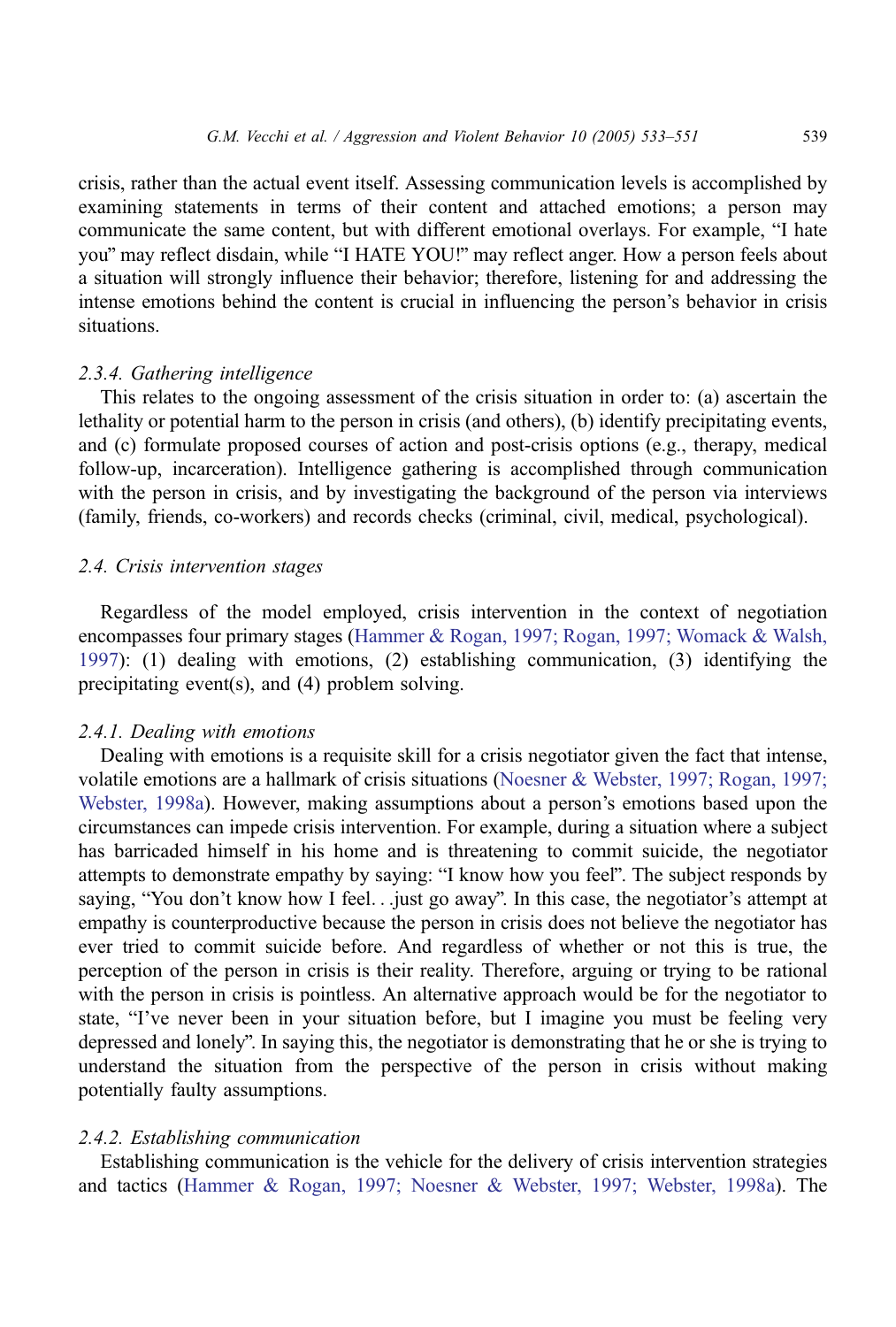negotiator's voice tone and intonation are at least as important as the content of the communication. Content can be easily altered by informing the person in crisis that you are simply trying to understand; however, it is much more difficult to "fix" an attitude that is perceived by the person in crisis as being "bad", hostile, or disinterested. In addition, communication delivery must be deliberate, methodical, and, most importantly, nonjudgmental. A nonjudgmental perspective is best described as accepting; the subject perceives that his or her feelings, values, thoughts, and opinions are viewed as important. The negotiator should not inject his or her values into the situation; however, this does not mean that the negotiator agrees with the values of the subject. This disagreement can be relayed to the subject as follows: "From what you're saying, I can imagine how your wife could have made you angry enough to kill her...That would have made me angry too, but I don't think I could have done what you did".

# 2.4.3. Identifying the precipitating event(s)

A precipitating event is the "last straw" or "trigger" that propels a person into crisis. As mentioned earlier, the precipitating event is often a significant loss or reversal (e.g., spouse, job, money) ([Romano, 2002\)](#page-18-0). Identifying the precipitating event is critical in laying the groundwork for problem solving because it identifies the conflict that needs to be resolved in the negotiation process.

Due to initial high levels of emotionality, the person in crisis is often confused about the impact of the precipitating event. However, these are the "hooks" used by negotiators to resolve the crisis, and must be identified and focused upon in crisis negotiations ([Dalfonzo,](#page-17-0) 2002). For example, a scenario encountered by law enforcement might involve a despondent subject whose ex-wife recently informed him that she is planning to gain full custody of their children and deprive him of visitation. The subject responds by barricading himself and the children in his home, refusing to come out or release the children. The "hook" here is obviously the anticipated loss (of the children) which must be identified and targeted by the negotiator. Then, by providing justification (and minimization of hostile intent) for this behavior (e.g., "You aren't doing this to hurt your children in any way; you're doing this out of your love and concern for them; you're trying to protect them''), the actions of the subject are positively reframed. This serves to alleviate internal conflict, defuse negative emotions, and set the stage for subsequent problem solving and crisis resolution.

# 2.4.4. Problem solving

Once emotions are better controlled, communication has been established, and the triggering event has been identified and discussed, the subject is more likely to be receptive to problem solving. Problem solving is a multistep behavioral process in which the negotiator helps the person in crisis explore alternatives and concrete solutions. Problem solving in crisis negotiation is an adaptation of steps delineated by behavioral researchers over the past several years: (1) defining the problem, (2) brainstorming possible solutions, (3) eliminating unacceptable solutions, (4) choosing a solution that both the negotiator and person in crisis finds acceptable, (5) planning the implementation, and (6) carrying out the plan (e.g., [D'Zurilla & Goldfried, 1971; Goldfried & Davison, 1994\)](#page-17-0).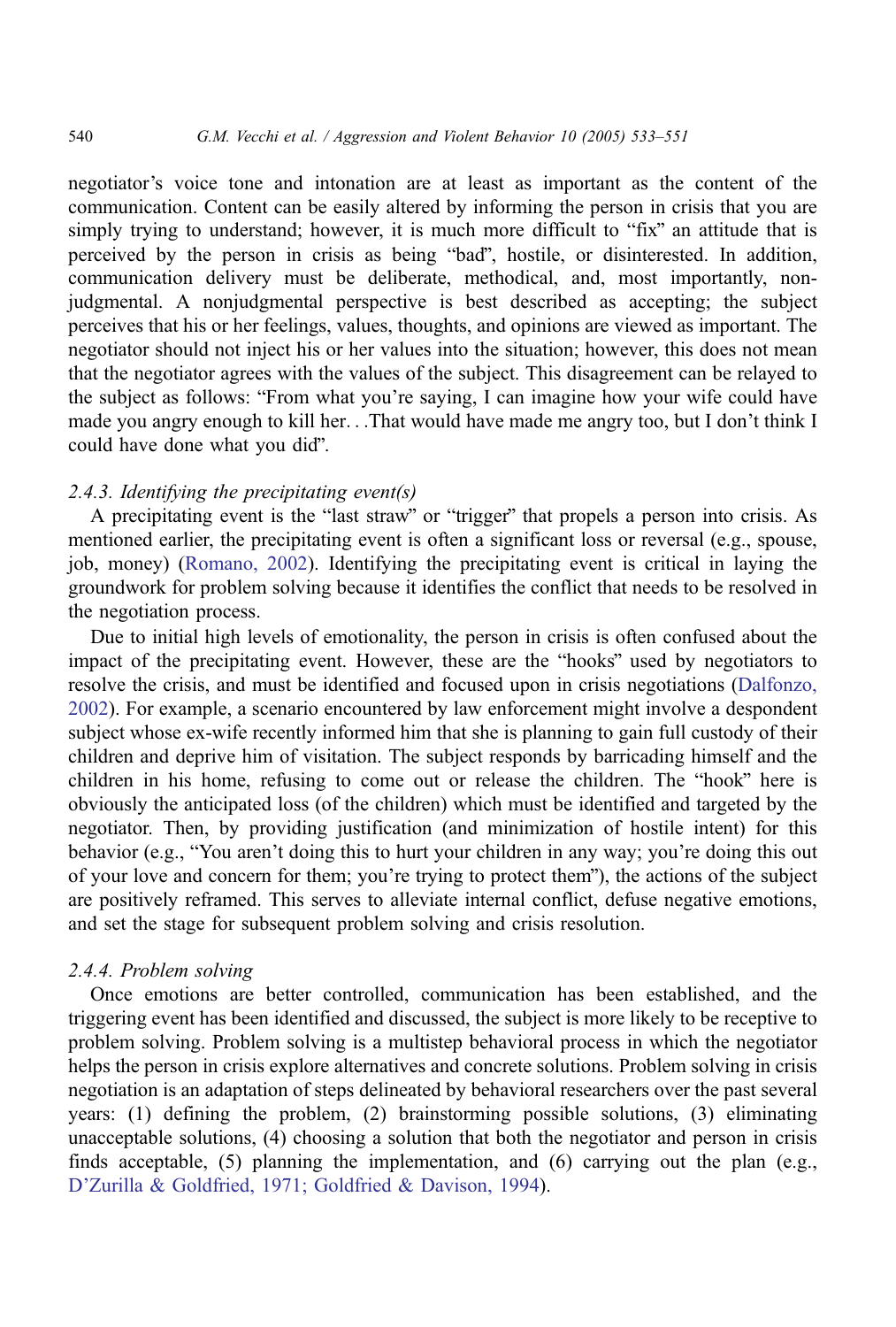Effective problem solving involves, in part, listening for distorted cognitions from the person in crisis. Cognitive style influences an individual's perception of self and the situation. Cognitions serve as a "filter" through which the world is viewed. Further, they influence a person's reaction to events, where faulty, dysfunctional, or irrational thinking may lead to emotional distress or even crisis. Sometimes these distortions affect the prospects for problem solving and must be addressed by the negotiator. Illustrative is the case of a drug addict who tries to steal a prescription drug in a pharmacy and is caught. The police are notified and surround the building before he can escape. As a result, the subject becomes despondent and demands to be set free or he will kill himself because he does not view going to prison as an option. Here, the distorted thinking is the presumed assumption of only two options: going free or to prison. In response, the negotiator offers another choice: the possibility of being sent to drug rehabilitation rather than prison (which may or may not be a reality). Eventually, the person surrenders without further incident. This suggestion by the negotiator redirects the thinking of the subject, who now sees a more acceptable option.

### 3. Behavioral change stairway model

The Behavioral Change Stairway Model (BCSM), developed by the FBI's Crisis Negotiation Unit, outlines the relationship-building process involving the negotiator and subject which culminates in a peaceful settlement of the critical incident ([Dalfonzo, 2002;](#page-17-0) Noesner & Webster, 1997; Webster, 1998a, 1998b). The heuristic value of this model has been consistently documented in the resolution of a wide range of highly volatile crisis situations ([Dalfonzo, 2002; Flood, 2003\)](#page-17-0).

BCSM consists of five stages: active listening, empathy, rapport, influence, and behavioral change. Progression through these stages occurs sequentially and cumulatively. Specifically, the negotiator proceeds in sequence from Stage 1 (active listening) to Stage 5 (behavioral change). However, in order to establish rapport (Stage 3) with the subject, active listening skills (Stage 1) and empathy (Stage 2) must first be demonstrated (and maintained throughout) by the negotiator. As this process continues, influence (Stage 4) and behavioral change (Stage 5) follow. The latter stage refers to the successful resolution of the crisis that can only occur when, and only when, the previous stages have been carried out successfully (see [Fig. 2\)](#page-9-0).

### 3.1. Stage 1: active listening

Most persons in crisis have a desire to be heard and understood. Active listening attends to this need and is critical for developing a relationship that will ultimately lead to behavioral change and crisis resolution ([Lanceley, 1999; Noesner & Webster, 1997; Webster, 1998a\)](#page-17-0). Active listening skills are essential components of BCSM and form the "bedrock" of crisis intervention. Active listening is composed of core and supplemental groupings. The core group consists of Mirroring, Paraphrasing, Emotional Labeling, and Summarizing. Effective Pauses (silence), Minimal Encouragers, Open-ended Questions, and "I" statements comprise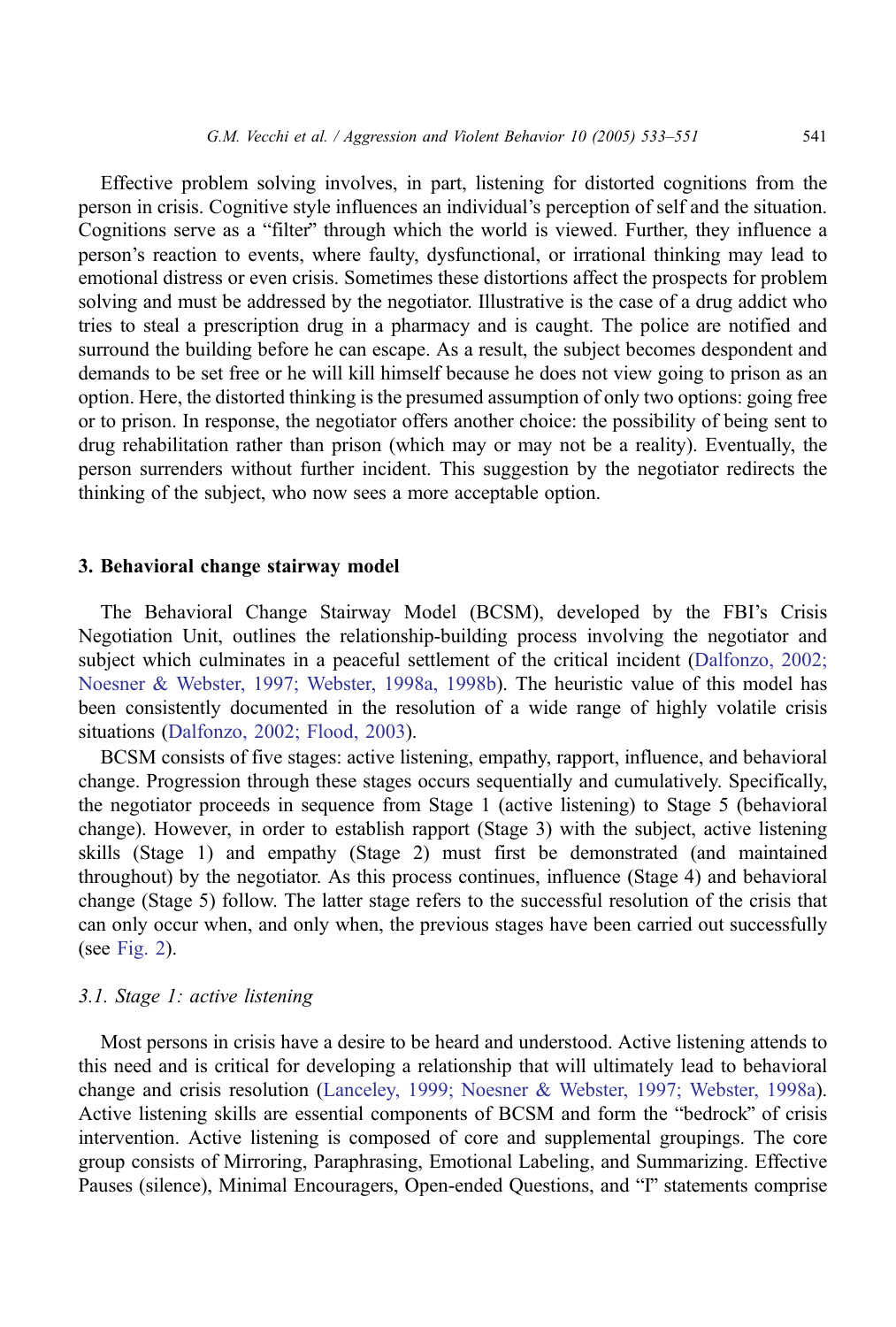<span id="page-9-0"></span>

Fig. 2. Behavioral change stairway.

the supplemental group. These skills are virtually identical to those utilized in counseling to establish rapport and positive therapeutic relationships with clients ([Evan, Hearn, Uhlemann,](#page-17-0) & Ivey, 1989; Hersen & Van Hasselt, 1998).

#### 3.1.1. Core active listening skills

Mirroring refers to repeating the last few words or gist of the person in crisis. It demonstrates to the subject that the negotiator is attentive. Further, it elicits the individual's specific concerns and problems that must be identified in the negotiation process. Using mirroring helps to ensure that the discussion focuses on the person in crisis rather than on the negotiator, thereby remaining in the subject's frame of reference.

Paraphrasing involves restating the content of what the subject said in the negotiator's own words. This reflects an attempt by the crisis negotiator to take the perspective of the person in crisis. Emotional labeling identifies the emotions of the subject. Even if the negotiator initially misidentifies an emotion, this effort at least demonstrates to the person in crisis that the negotiator is trying to understand the situation, which tends to defuse emotionality. Examples of emotional labeling include: "You sound angry", "You seem frustrated", and "I hear frustration in your voice".

Summarizing offers a restating of both the content and emotion expressed by the subject. This provides clarification of what the person in crisis is experiencing. In addition, it further reflects the effort of the negotiator to view the situation from the perspective of the subject. An example of summarizing might be, "Let me make sure I understand what you're saying; you lost your job for no apparent reason (paraphrase) and this makes you angry (labeled emotion)".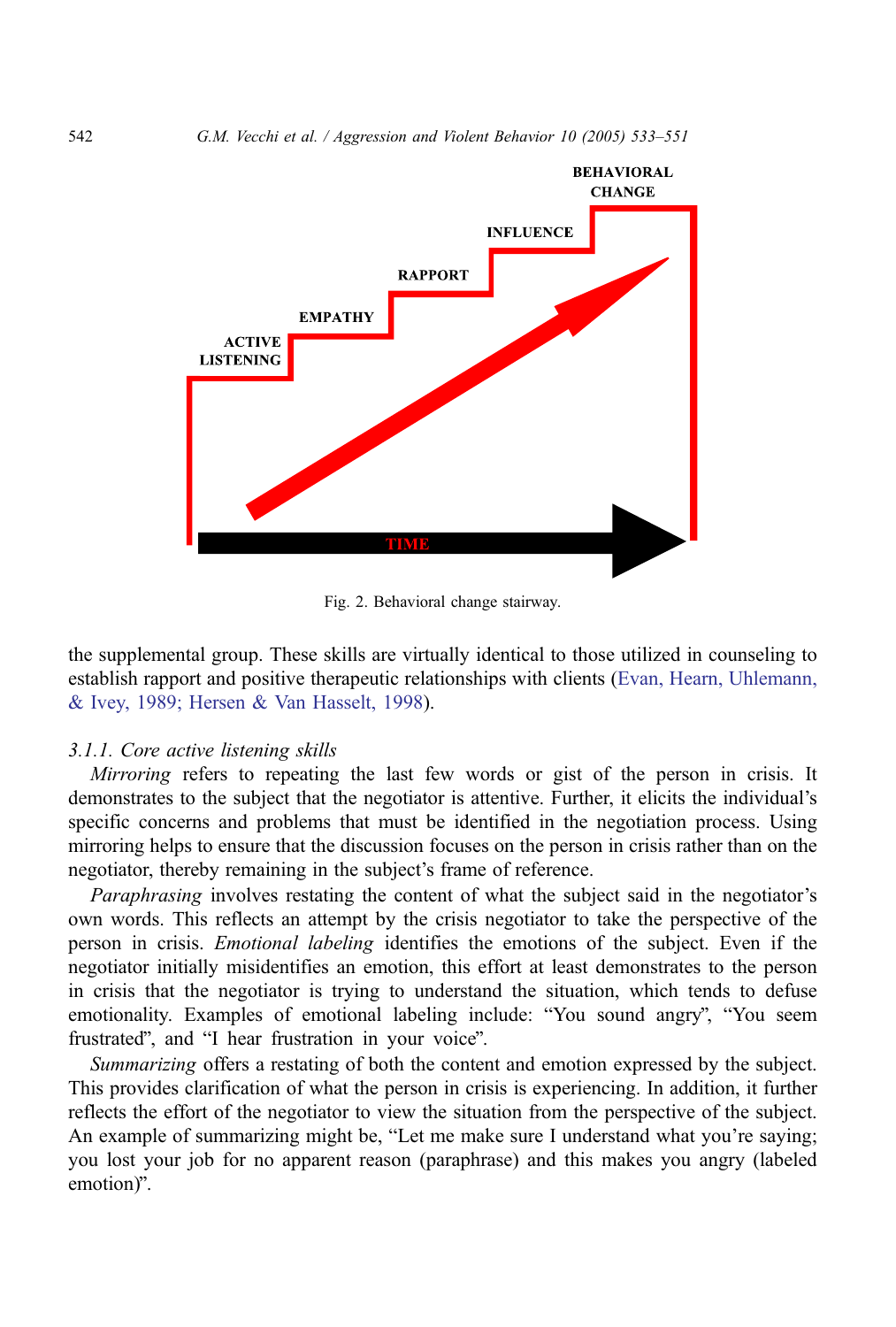### 3.1.2. Supplemental active listening skills

Effective pauses are deliberate silences before or after meaningful comments by the negotiator. These help the subject focus on the content of what the negotiator is saying because the pauses increase anticipation (if employed before the meaningful comment) and reflection (when used after the meaningful comment). For example, the negotiator might say, "Tell me if I have this right...(pause)...You are angry with your mother because she never showed you love", or "You sound angry about the loss of your father...(pause)...Tell me more about that".

Minimal encouragers are verbal cues to the subject that the negotiator is attentive and attempting to understand the perspective of the person. Minimal encouragers are used while the negotiator is listening and include: "uh-huh", "yes", "right", "go on", and "okay".

Open-ended questions encourage the subject to expand on his or her responses in an effort to decrease emotionality and bring the person in crisis to a more rational level. Open-ended questions do not limit the responses to *either-or* or yes-no answers, but require elaboration and further detail from the subject. Open-ended questions typically start with "What" or "When" or statements such as, "Tell me more about that". "Why" statements are usually avoided, as they tend to be perceived as interrogatory.

 $\mathcal{F}$  statements are used by the negotiator when it is appropriate to make a personal disclosure to further develop rapport, or when the person in crisis is verbally attacking the negotiator. A negotiator uses a personal disclosure to connect an emotion or experience within the context of what the person in crisis is describing. For example, the negotiator may say, "I am a father too, but I can only imagine what it must be like to lose a son; it must be terrible". When being verbally confronted, the negotiator can use the "I" message in this way: "When you say that I don't care, it frustrates me because I really am trying to understand your situation and I really want to help you; I am here because I want to be, not because I have to be".

When initially employing active listening, it is recommended that the crisis responder use the core group (mirroring, paraphrasing, emotional labeling, summarizing) until the negotiator has determined effective "hooks". The supplemental group should be used as necessary to enhance the effectiveness of the core elements ([Vecchi, 2003a\)](#page-18-0) ([Fig. 3\)](#page-11-0).

In many cases, the negotiator is the only person who has made an effort to deal with the crisis situation from the subject's frame of reference ([Dalfonzo, 2002\)](#page-17-0). Active listening skills are the foundation of effective crisis intervention, and the first step towards affecting behavioral change.

### 3.2. Stage 2: empathy

Empathy is a natural by-product of effective active listening. It implies an identification with, and understanding of, another's situation, feelings, and motives ([Mehrabian & Epstein, 1972\)](#page-18-0). The negotiator uses empathy to "see through the eyes" of the person in crisis and to absorb some of the tension. In crisis intervention, the goal is not to "feel sorry" for the subject, but to establish a relationship through effective communication, enabling resolution through collaboration.

A consideration in developing empathy is the importance of voice tone ([Romano, 2002\)](#page-18-0). Tone influences how the person in crisis perceives the meaning of what the negotiator is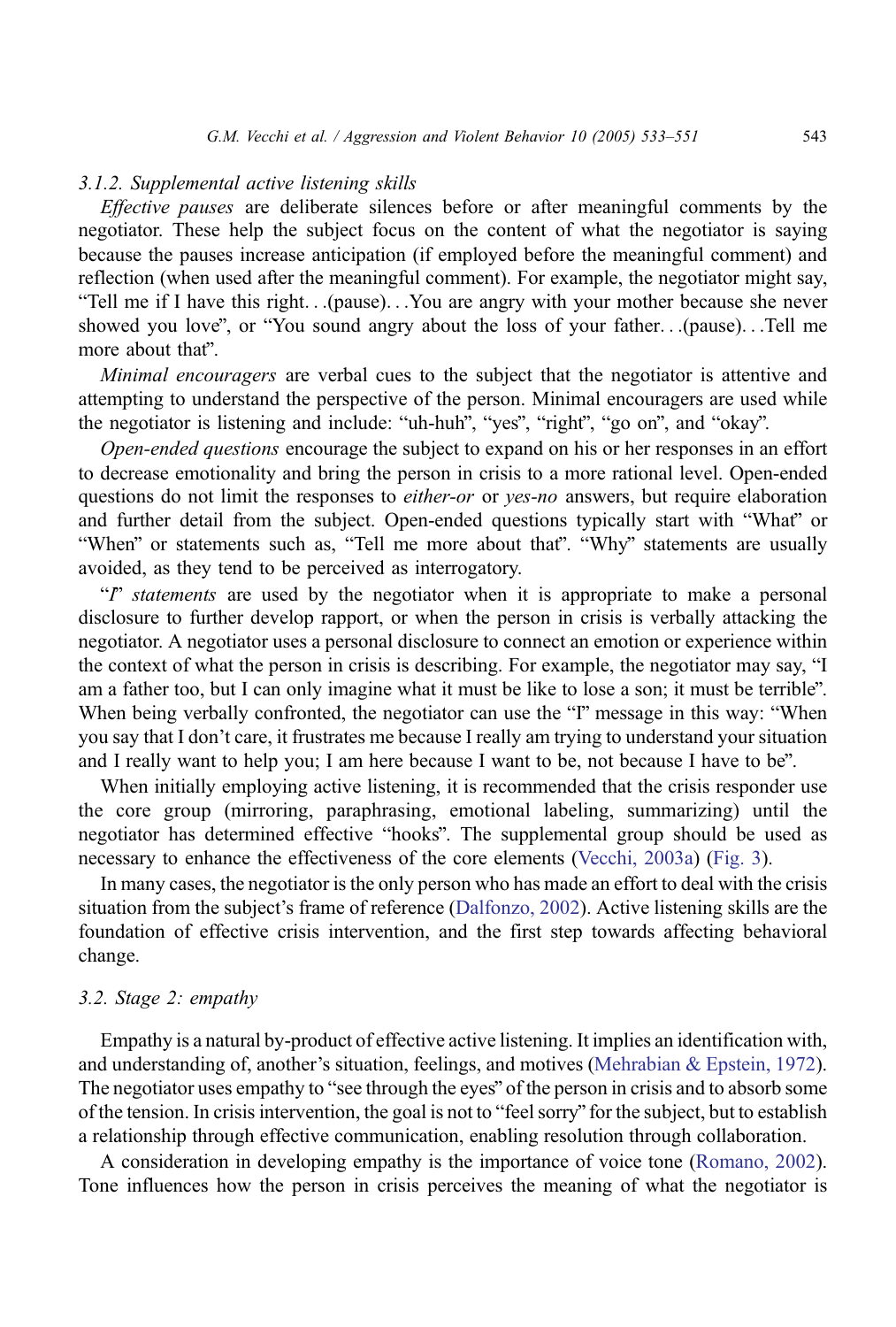#### **CORE ACTIVE LISTENING SKILLS**

#### 1. Mirroring

- a. The "gist"
- b. Last couple of words

#### 2. Paraphrasing

a. Put meaning into your own words

#### 3. Emotional Labeling

- a. Identify the feeling
- b. "You sound..."
- c. "You seem..."
- d. "I hear..."

#### 4. Summarizing

- a. Restating the content and the emotions of the person's story
- b. Combining the information obtained during paraphrasing and emotional labeling

#### SUPPLEMENTAL ACTIVE LISTENING SKILLS

### 5. Effective Pauses

- a. Silence
- b. Used immediately before or after saying something meaningful

#### 6. Minimal Encouragers

- a. Indicates your presence and attention to subject
- b. "Uh-huh...yes...right...ok"

#### 7. "I" Messages

a. "When you say...I feel..."

#### 8. Open-Ended Questions

- a. "What...?"
- b. "When...?"
- c. "Tell me more..."
- d. "I'd like to hear more..."

### Fig. 3.

saying. And it is this perception of meaning that counts most in effective crisis intervention (whether or not the perception is based in reality). Tone reflects concern and genuineness through inflection and pitch; it also expresses emotion, demeanor, and sincerity.

# 3.3. Stage 3: rapport

Until this stage of the BCSM, the relationship has been one-sided: the person in crisis has been talking and the negotiator has been actively listening and empathetic. As empathy is shown, rapport develops, which is characterized by increased trust and mutual affinity. Once rapport has been developed, the person in crisis is more likely to listen to (and accept) what the negotiator has to offer. At this stage, the negotiator, in collaboration with the subject, begins to build themes that provide "face saving" justifications, minimizations, or "blending" which serve as precursors to ending the crisis ([Dalfonzo, 2002\)](#page-17-0). Themes involve contrived rationales to

<span id="page-11-0"></span>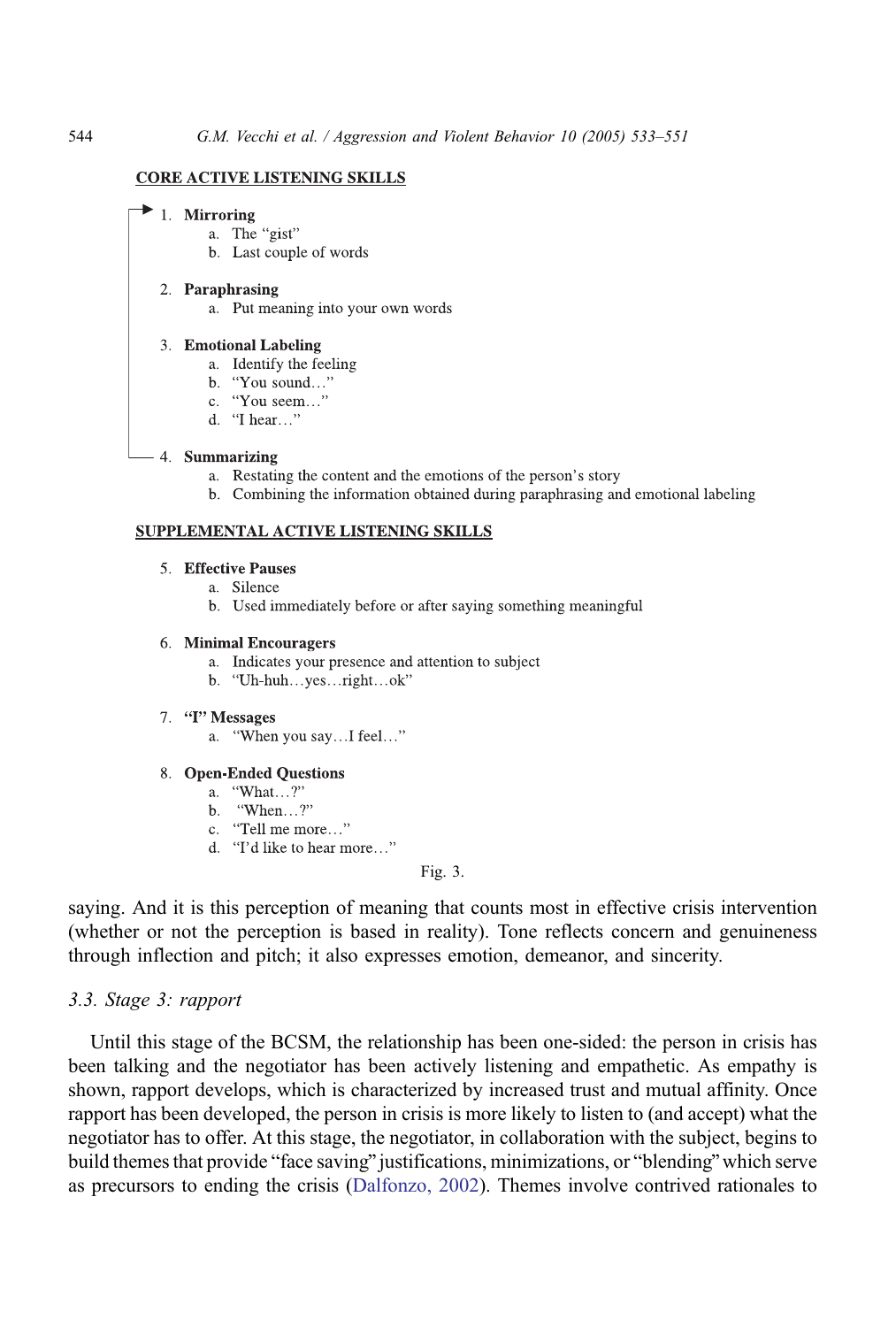explain, justify, mitigate, or excuse the faulty behavior; they also address distorted thinking by positively reframing the situation. Minimization serves to downplaying negative behavior exhibited by the person in crisis. In blending, the negotiator and subject: (a) agree where possible without conceding, (b) reduce real or perceived differences, and (c) find common ground. By now, the subject should be more amenable to behavior change efforts by the negotiator.

# 3.4. Stage 4: influence

At this stage, a relationship has been established and the subject is willing to accept the suggestions of the negotiator as a prelude to behavior change. In negotiator parlance, the negotiator has "earned the right" to recommend a course of action to the subject as a result of collaborative problem solving. Now, the negotiator and subject work together to identify solutions and alternatives that are nonviolent and realistic.

# 3.5. Stage 5: behavioral change

Behavioral change will most likely occur only if the previous four stages have been successfully completed. Obstacles to reaching this final stage are usually: (1) the negotiator moving too rapidly through the stages, or (2) omitting stages in a misguided effort to end the crisis through (premature) problem solving. Again, the key to behavior change in crisis negotiation is achieving a positive relationship between the negotiator and subject via active listening, empathy, rapport, and behavior influence strategies and tactics. At this final stage, the subject will likely follow the negotiator's suggestions to the extent that negotiator tasks in the previous stages have been effectively carried out.

### 4. Role-playing

Role-playing has become one of the most frequently used instructional tools in law enforcement. Illustrative of the widespread use of role-playing are results of a survey by [Sharp \(2000\)](#page-18-0) who found that over 80% of police agencies polled utilized them in training. Further, 100% of respondents indicated that role-plays are valuable in a variety of exercises, such as those conducted by SWAT and Field Force Units. In addition, role-play procedures have been successfully employed in police recruit selection and promotion evaluations (conducted in law enforcement assessment centers).

In recent years, role-playing has also become a mainstay in the evaluation and training of crisis negotiation skills (see review by [Van Hasselt and Romano, 2004\)](#page-18-0). Indeed, the vast majority of crisis negotiation training programs rely on role-playing to provide simulations of real-world critical incidents. Moreover, role-plays have served as the primary vehicle for the training of requisite negotiator competencies (e.g., active listening skills) that have been associated with successful negotiation efforts ([Greenstone, 1995; Noesner, 1992\)](#page-17-0). Even online role-plays have been proven effective in negotiation skills building ([Vecchi, 2003b\)](#page-18-0). "And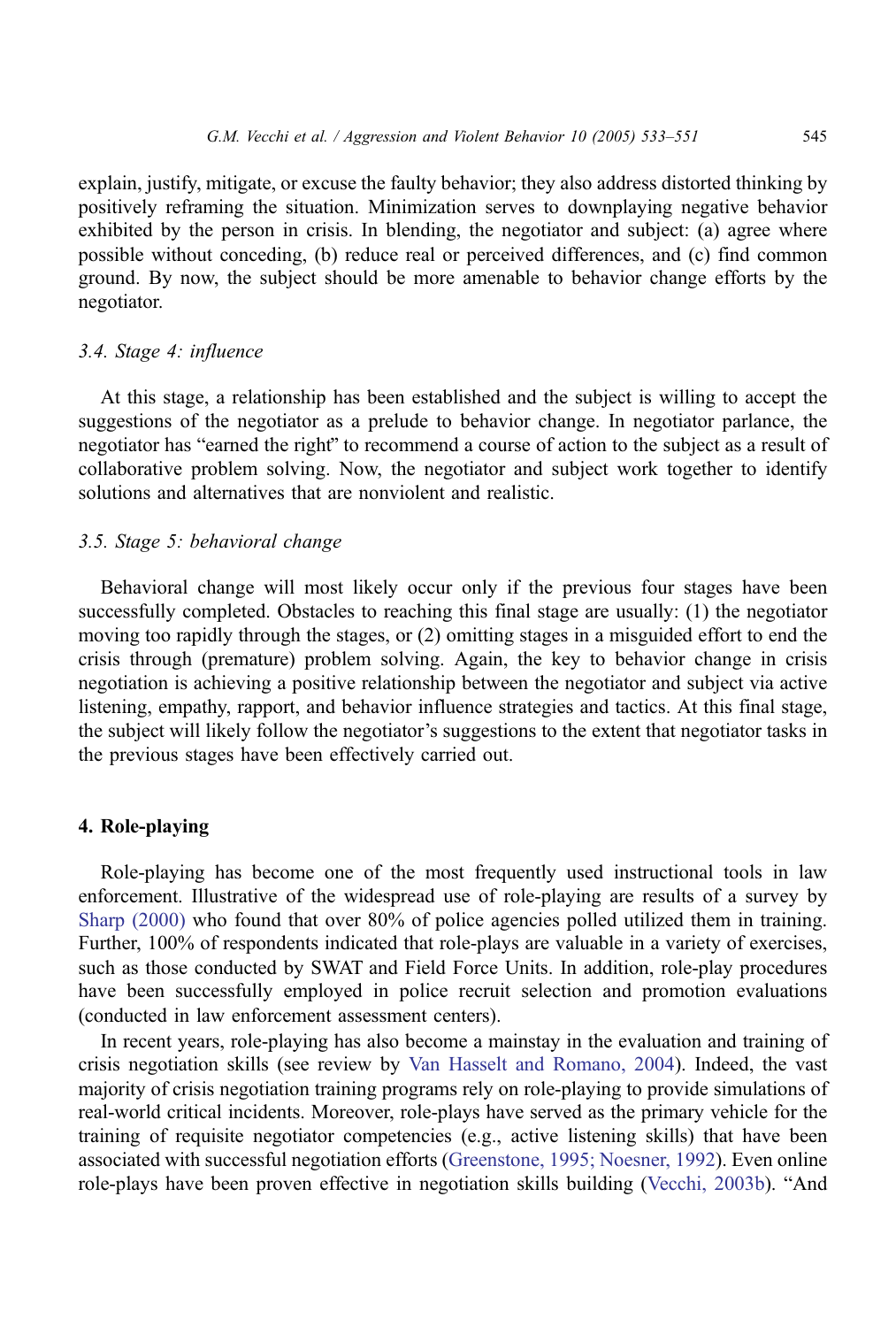although direct or naturalistic observation...of negotiators in actual critical incidents would be a preferred approach for assessment and modification of negotiators' skill level, the seriousness and high-risk nature of these encounters make such an approach unrealistic (and dangerous). Therefore, role-playing is a vital 'next best' approach" ([Van Hasselt et al., in press a,](#page-18-0) p. 4).

# 4.1. Role-play format

Role-playing in crisis negotiation training has taken a variety of forms. Some role-plays have been based on actual incidents that have occurred, while others have been designed in anticipation of situations likely to be encountered. CNU has employed a combination of roleplay scenarios in its NCNC, which provides crisis negotiation training to FBI agents and police officers. Training incorporates role-play scenarios that are based on hostage, barricaded, suicide, and kidnapping incidents that have taken place and required a law enforcement response. These situations reflect CNU's direct involvement in numerous critical incidents nationally and internationally over the past 25 years.

One set of role-play items developed by CNU consists of scenarios describing crises in each of three categories: (1) Family-Domestic, (2) Workplace, and (3) Suicide. Sample items from each category are provided below.

### 4.1.1. Family-domestic

Jim Smith has abducted his common law wife and their son from a distant state. She had obtained a court order preventing him from seeing her or her son. She has repeatedly rejected his efforts at reconciliation and he has stalked and harassed her in the past. He kidnapped her and the child in the middle of the night from her parent's home and drove her to an unoccupied farmhouse nearby where he ran out of gas. Authorities located his vehicle and then discovered them holed up in the farmhouse.

# 4.1.2. Workplace

John Henry is angry because the factory where he has worked for 10 years fired most of the senior workers to reduce payroll and increase profits. He blames the factory manager for the loss of his job. He brought a gun into his office and is threatening to kill him if he does not get his job back. He feels he has been treated badly and not given the respect he has earned after 10 years of hard work.

# 4.1.3. Suicide

Frank was a successful banker who has been living the good life. Unfortunately, several of his investments and financial decisions have failed and he is facing financial ruin. He feels he will bring shame to his family, his wife will leave him, and his possessions will be taken away. He feels hopeless and helpless. He believes that killing himself is the only way out. One of his bank employees observed him with a gun in his office and called the police to intervene.

For training purposes, the above scenarios may include a series of pre-arranged prompts delivered by a confederate playing the role of subject. In these cases, the role-play is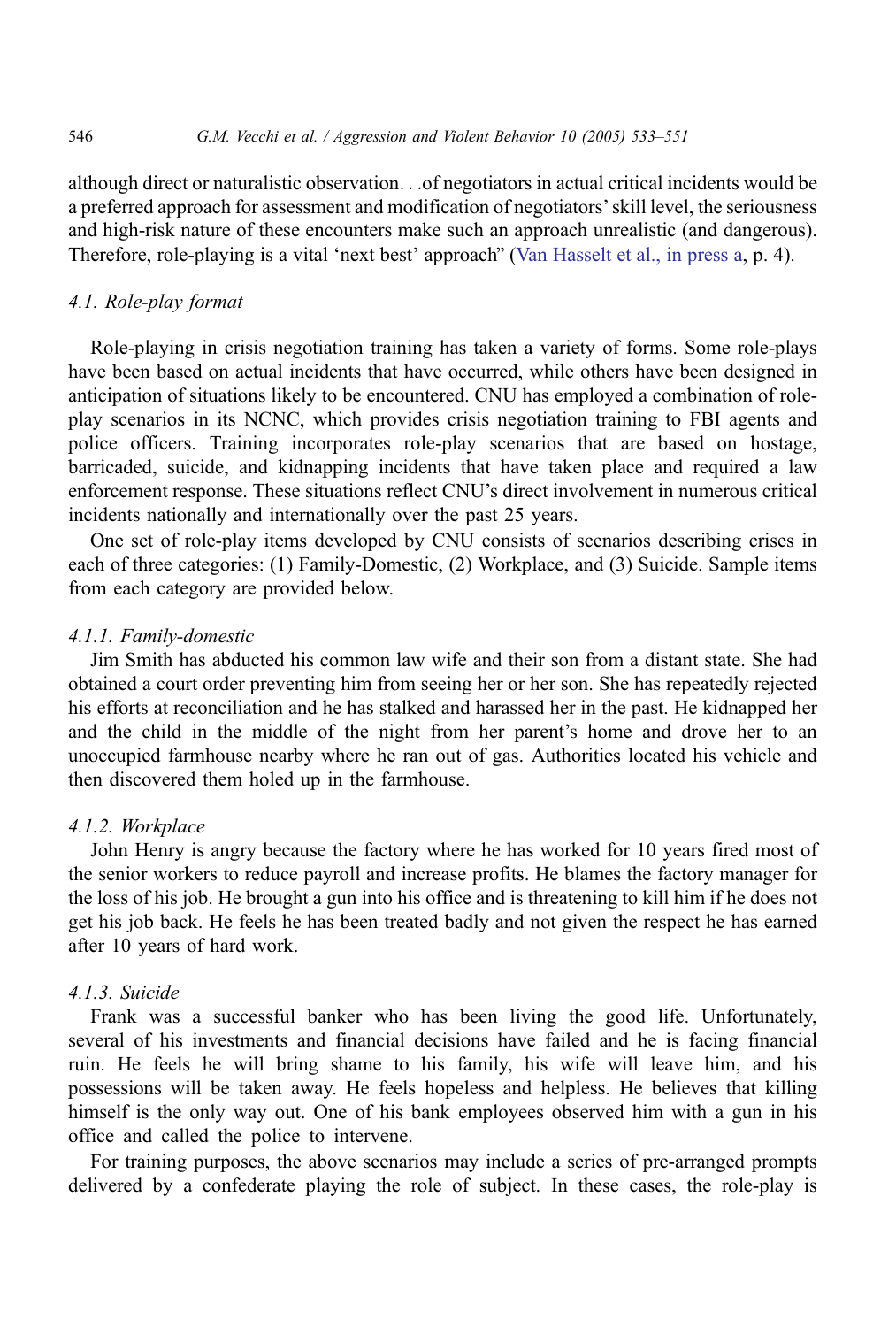relatively brief, lasting anywhere from one to several minutes. Where prompts are not provided, the scenario lasts longer, but is still much shorter than most real-world crisis situations. However, the relatively brief format allows for frequent instructor feedback concerning the use of targeted negotiation skills.

Scenarios of longer duration (30 min or more) provide negotiators the opportunity to apply their skills in increasingly more realistic situations. Examples include a bank robbery gone awry, and a domestic situation involving a barricaded husband and spouse. The NCNC carries out such training in "Hogan's Alley", the FBI Academy's mock city that provides a variety of naturalistic settings (e.g., hotel, drug store, apartment building) to stage critical incidents. Student negotiation teams are provided with a scenario/incident overview, including some background on the perpetrator and setting. Then, they are asked to make contact with the subject, and attempt to resolve the situation peacefully using their newly acquired negotiation skills.

Still another type of role-play involves events that are several hours in duration, and thus more like actual crisis situations. An example is an NCNC scenario in which a subject has hijacked a school bus with children and is threatening to blow up the bus and kill everyone inside if his demands are not met.

Finally, initial experimentation on the use of online role-plays has taken the above precepts and applied them within a synchronized (live) chat room environment, where confederates play persons in crisis (suicidal, violent, psychotic) and the negotiator applies the BCSM to alleviate the crisis ([Vecchi, 2003a, 2003b\)](#page-18-0). Communication occurs via the written word; emotion is portrayed through pauses  $(\cdot, \cdot, \cdot)$ , punctuation  $(\cdot, \cdot)$ , variations of upper and lower case letters ("GO AWAY" or "go away"), or any combination. Advantages of this training format in which negotiations are automatically recorded verbatim, include the ability to: (1) provide clear and frequent feedback, (2) make comparisons between training sessions to assess the negotiator's level of skill acquisition, and (3) provide specific suggestions for improvement. Disadvantages include the variances associated with typing ability, interresponse, time delays, and the absence of visual and audio cues ([Vecchi, 2003b\)](#page-18-0).

### 4.2. Negotiation skills building

As [Hatcher, Mohandie, Turner and Gelles \(1998\)](#page-17-0) cogently point out, "The goal or mission of crisis/hostage negotiation is to utilize verbal strategies to buy time and intervene so that the emotions of the perpetrator can decrease and rationality can increase" (p.  $455$ ). The specific verbal strategies used to accomplish this goal fall under the rubric of "active listening skills" discussed earlier. Consequently, these behaviors, which are critical for the establishment of rapport between negotiator and subject in crisis situations, have been targeted in most crisis negotiation skills training programs ([Van Hasselt and Romano, 2004\)](#page-18-0).

To teach these skills, training has typically employed a number of behavior change strategies, including: (1) *direct instructions* concerning skills needed (e.g., active listening, surrender instructions) in crisis situations; (2) *performance feedback* regarding negotiator behaviors and skill level displayed in scenarios; (3) *positive reinforcement* of successive approximations to desired negotiator responses (i.e., "shaping"); and  $(4)$  modeling by the trainer to demonstrate effective responses.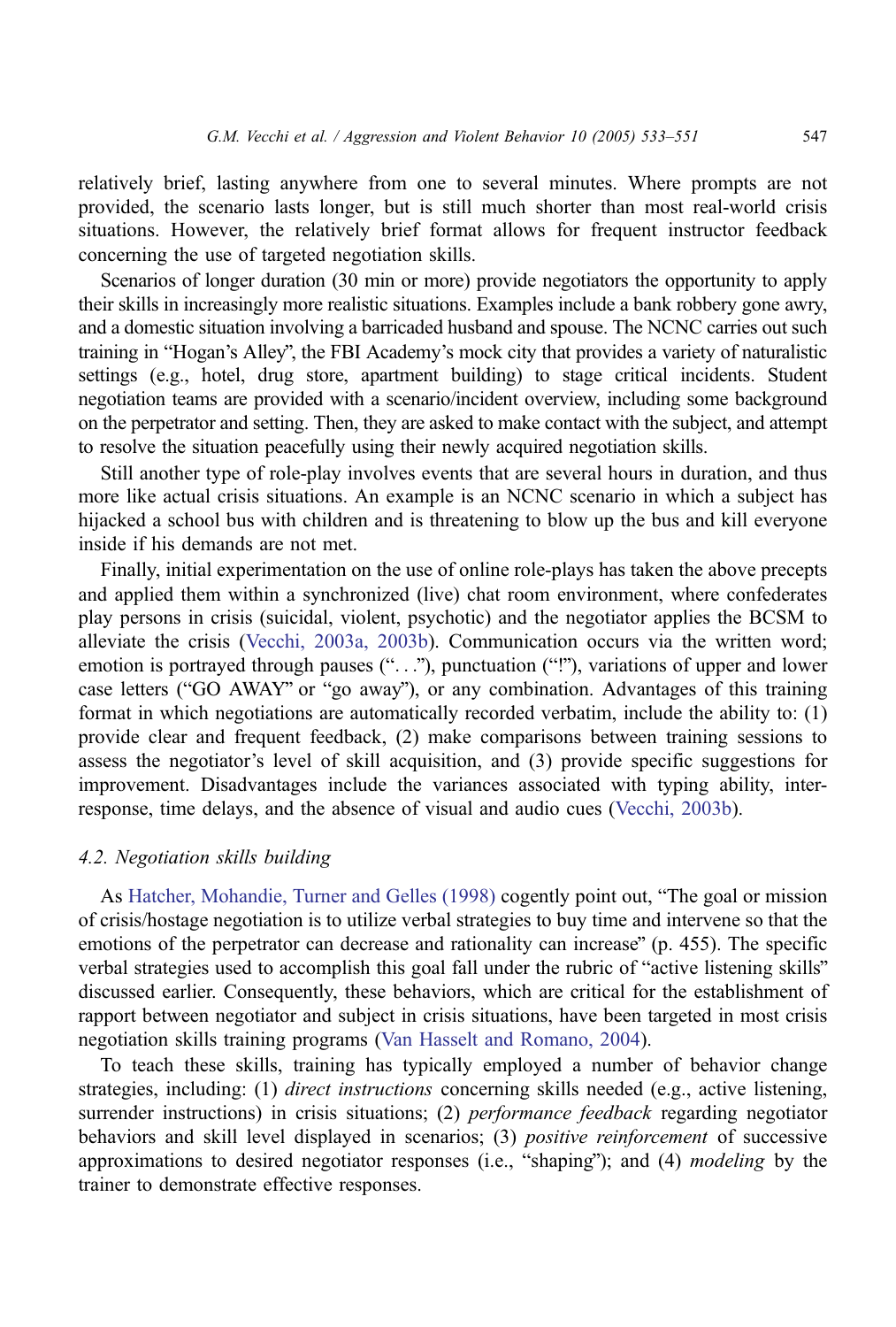Despite the widespread application of role-play strategies in law enforcement in general, and crisis negotiation, in particular, little research has been carried out concerning the systematic development and validation of these procedures. In the first phase of an initial effort in this area, [Van Hasselt et al. \(in press b\)](#page-18-0) describe construction of the role-play instrument utilized by CNU. This measure was based on actual negotiated encounters by CNU, and employed specifically for evaluation and training of crisis negotiation skills. The second phase of their investigation involved validation of the role-play test by determining the extent to which it discriminated expert from nonexpert crisis negotiators. A self-report measure of emotional empathy also was administered.

Results indicated that in comparison to nonexperts, expert negotiators showed significantly higher levels of active listening skill components (paraphrasing, emotion labeling, reflecting, open-ended questions). Further, significant positive relationships were obtained between use of active listening skills and emotional empathy.

A second study incorporated the previously validated role-play test to carry out one of the first empirical investigations of the efficacy of crisis negotiation training ([Van Hasselt et al.,](#page-18-0) in press a). Here, FBI Special Agents participating in the NCNC were assessed via role-play before and after training. This behaviorally based program focused on the training of active listening skills, and a number of other vital competency areas requisite to successful diffusion and resolution of crisis situations. [Van Hasselt et al. \(in press a\)](#page-18-0) found significant pre-post differences on nearly all active listening skills for course participants. Further, attempts to problem solve, often detrimental in early phases of crisis negotiation, decreased as a function of training.

[Vecchi \(2003b\)](#page-18-0) reported similar findings in teaching online crisis negotiation skills to police officers and other criminal justice students in an academic environment. Direct instructions were provided, via syllabus and lectures, and performance was gauged in the context of chat room sessions where students practiced their crisis negotiation skills with role-players portraying persons in crisis. Over the course of two classes, most students showed a marked improvement in their ability to effectively employ the BCSM. This included increased utilization of active listening and reduced use of problem solving during chat sessions. Improved negotiation skill appeared to be a function of behavior rehearsal and performance feedback from the instructor and fellow students ([Vecchi, 2003b\)](#page-18-0).

### 5. Summary and future directions

The purpose of this paper was to review three primary components of the crisis (hostage) negotiation process. The first was the incorporation of crisis management and intervention in crisis negotiation, which reflects: (a) the wider range of problems targeted by negotiators over the past several years, and (b) recognition of the utility of applying a broader spectrum of available strategies based on crisis theory. The second component presently discussed was the BCSM implemented by the CNU and now adopted (in some form) by most negotiation training programs. In this model, adherence to a clearly defined series of steps (in sequential and cumulative fashion) significantly increases the likelihood of successful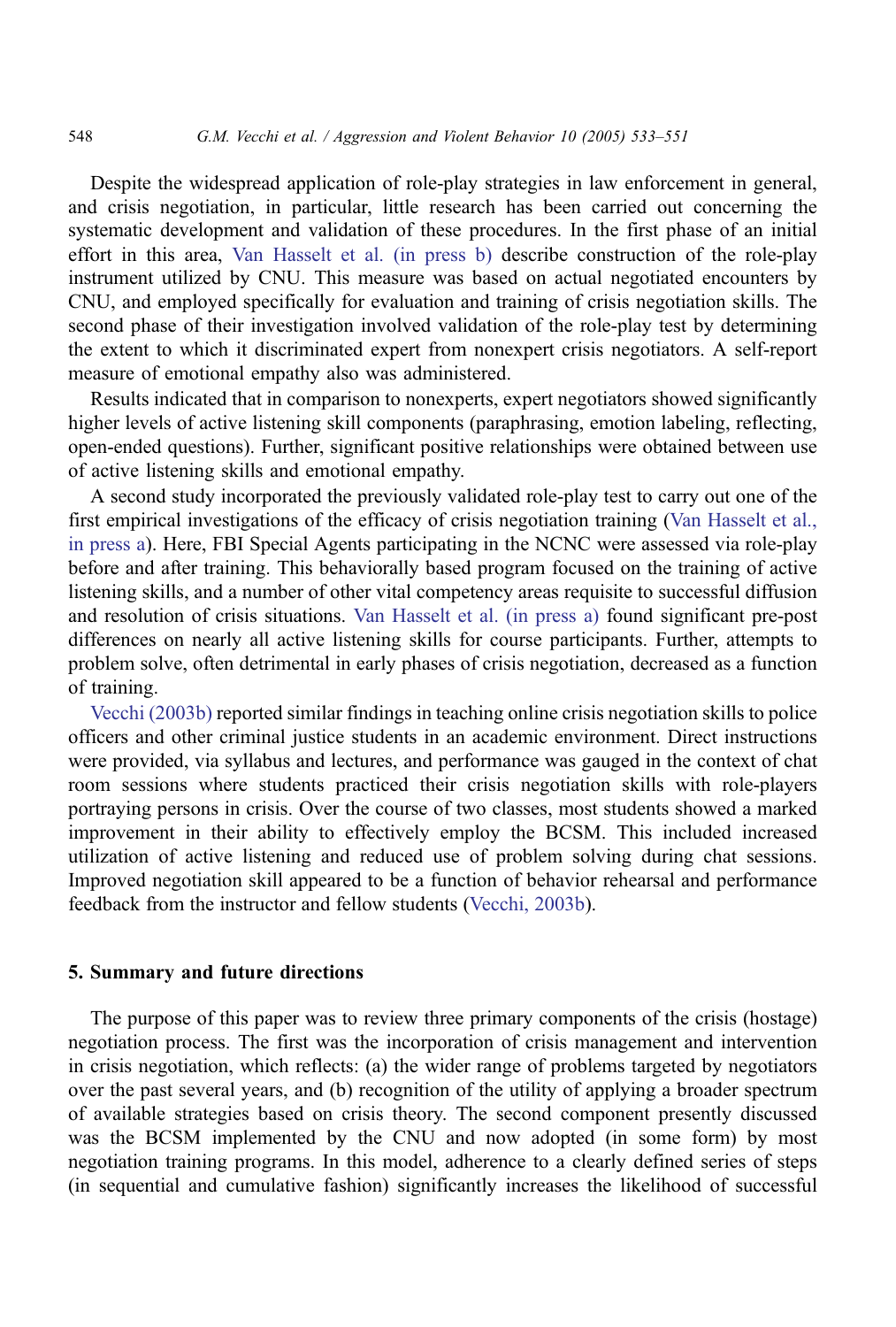negotiated resolutions. And third, role-play procedures were described as one of the most frequently employed vehicles for the evaluation and training of required crisis negotiation skills.

Interestingly, while a voluminous body of writings has emerged concerning strategies and issues in crisis negotiation (see [Call, 1999; McMains & Mullins, 2001; Romano & McMann,](#page-17-0) 1997), most of these have been position papers, case studies, or anecdotal reports. Further, most research in this area has involved attempts to develop typologies of hostage takers [\(Kobetz, 1975; Soskis & Van Zandt, 1986; Strentz, 1986\)](#page-17-0), or to determine outcomes of hostage or barricade incidents (e.g., number of hostages/responding officers killed, wounded, or unharmed) ([Butler, Leitenberg, & Fuselier, 1993; Friedland & Merari, 1992\)](#page-17-0). To date, there is a modicum of data regarding the utility of specific negotiation approaches themselves. Moreover, investigative efforts to prescriptively apply the most efficacious negotiation strategies based on empirically grounded decision-making have yet to be conducted.

In an initial attempt to remedy this situation, CNU is currently carrying out a comprehensive analysis of crisis negotiation strategies to reduce harm to a group constituting a significant portion of negotiation call-outs: domestic violence victims (see [Van Hasselt et](#page-18-0) al., in press c). This will be accomplished through in-depth assessments of domestic violence perpetrators who have taken a spouse, partner, and/or child(ren) hostage. Evaluations will include: extensive assessments of a wide range of subject/background, victim, and (where relevant) child variables, and determination of factors associated with successful or unsuccessful crisis negotiation and resolution. It is anticipated that this analysis will yield data that will be of crucial importance to crisis negotiators in their efforts to successfully resolve high-risk critical incidents occurring in the home.

Another topic warranting further attention is the effectiveness of crisis negotiation skills training programs. [Van Hasselt et al. \(in press b\)](#page-18-0) and [Vecchi \(2003b\)](#page-18-0) found preliminary evidence for the potential value of such training. However, their results were based on results of role-play assessments employed pre- and post-training. Evaluation of in vivo skill level, as well as maintenance of trained skills over time (post-training), is clearly warranted.

There is also a need for further research in online crisis negotiation, both as a training forum for skills building and as a possible medium for crisis intervention and negotiation. The practical value of online skills building is evident, as it is generally more convenient and less costly than traditional training formats. Also, preliminary evidence suggests its potential for skills building ([Vecchi, 2003b\)](#page-18-0). However, data have yet to be adduced regarding its effectiveness relative to "live" training. Further, there is a need for research on the feasibility of using online crisis intervention and negotiation in real life situations. This is important in light of the significant increase in computer usage internationally; the computer may become a preferred method by which some individuals may actually choose to communicate.

Finally, there is a need to make BCSM and role-play strategies presently discussed available to non-law enforcement professionals, (e.g., psychologists and mediators) since these groups frequently deal with persons in crisis where violence potential is high. Such training could be provided by law enforcement experts in non-law enforcement contexts, such as crisis counseling and family mediation.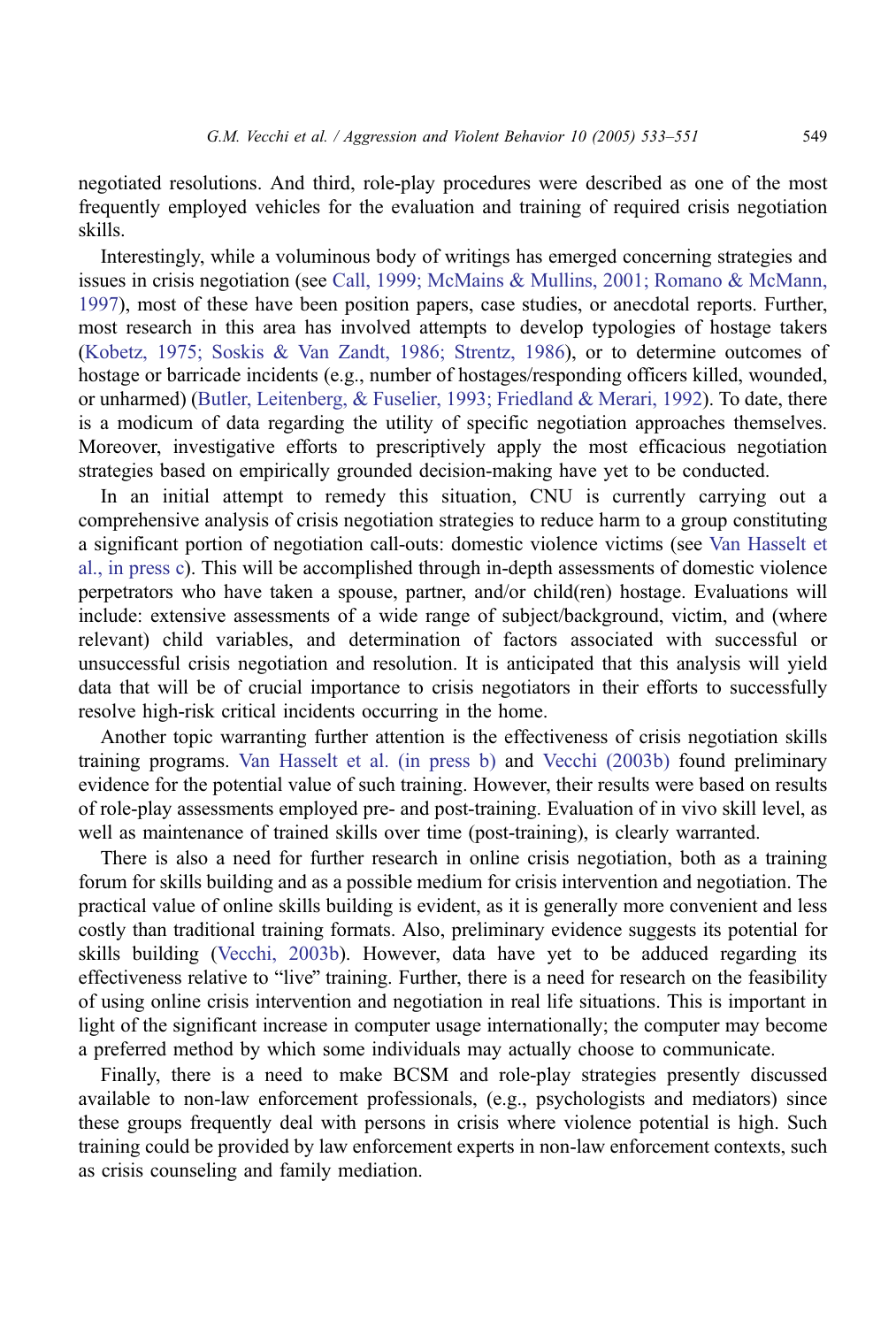### Acknowledgments

Preparation of this paper was supported, in part, through a Nova Southeastern University President's Faculty Scholarship Award (Grant No. 338339) to the first and second authors. The authors would like to thank Justin A. Rigsbee for his technical assistance in the preparation of this manuscript.

Requests for reprints should be sent to Supervisory Special Agent Gregory, M. Vecchi, Crisis Negotiation Unit, Critical Incident Response Group, FBI Academy, Quantico, VA 22135.

### References

- Butler, W. M., Leitenberg, H., & Fuselier, G. D. (1993). The use of mental health professional consultants to police hostage negotiation teams. Behavioral Sciences & the Law, 11, 213-221.
- Call, J. A. (1999). The hostage triad: Takers, victims, and negotiators. In H. V. Hall (Ed.), Lethal violence: A sourcebook on fatal domestic, acquaintance, and stranger violence. Boca Raton, FL: CRC Press.
- Caplan, G. (1961). An approach to community mental health. New York: Grune & Stratton.
- Carkhuff, R. R., & Berenson, B. G. (1977). Beyond counseling and therapy (2nd ed.). New York: Holt, Rinehart, & Winston.

Dalfonzo, V. (2002). National crisis negotiation course. Quantico, VA: FBI Academy.

- D'Zurilla, T. J., & Goldfried, M. R. (1971). Problem solving and behavior modification. Journal of Abnormal Psychology, 78, 102-126.
- Evans, D. R., Hearn, M. T., Uhlemann, M. R., & Ivey, A. E. (1989). Essential interviewing: A programmed approach to affective communication. Pacific Grove, CA: Brooks/Cole.
- Fisher, R., Ury, W., & Patton, B. (1991). Getting to yes: Negotiating agreement without giving in (2nd ed.). New York: Penguin.
- Friedland, N., & Merari, A. (1992). Hostage events: Descriptive profile and analysis of outcomes. *Journal of* Applied Social Psychology, 22, 134-156.
- Flood, J. J. (2003). Hostage barricade database (HOBAS). Quantico, VA: FBI Academy.
- Greenstone, J. L. (1995). Hostage negotiation team training for small police departments. In M. I. Kurke, & E. M. Scrivner (Eds.), Police psychology into the 21st century. Hillsdale, NJ: Lawrence Erlbaum.
- Goldfried, M. R., & Davison, G. C. (1994). *Clinical behavior therapy*. New York: Wiley.
- Hammer, M. R., & Rogan, R. G. (1997). Negotiation models in crisis situations: The value of a communication– based approach. In R. G. Rogan, M. R. Hammer, & C. R. Van Zandt (Eds.), *Dynamic processes of crisis* negotiation: Theory, research, and practice (pp. 9-23). Westport, CT: Praeger.
- Hatcher, C., Mohandie, K., Turner, J., & Gelles, M. G. (1998). The role of the psychologist in crisis/hostage negotiations. *Behavioral Sciences & the Law, 16, 455-472*.
- Hersen, M., & Van Hasselt, V. B. (Eds.), (1998). Basic interviewing: A practical guide for counselors and clinicians. Mahwah, NJ: Erlbaum.
- James, R. K., & Gilliland, B. E. (2001). Crisis intervention strategies (4th ed.). Stamford, CT: Brooks/Cole.
- Jones, T. L. (1996). SWAT leadership and tactical planning: The SWAT operator's guide to combat law enforcement. Boulder, CO: Paladin Press.
- Kaiser, N. F. (1990). The tactical incident: A total police response. FBI Law Enforcement Bulletin, 59, 14–18.
- Kobetz, R. W. (1975). Hostage incidents: The new police priority. The Police Chief, 32–35.
- Lanceley, F. J. (1999). On-scene guide for crisis negotiators. Boca Raton, FL: CRC Press.
- Marino, T. W. (1995). Crisis counseling: Helping normal people cope with abnormal situations. Counseling Today, 38, 25 – 40.
- McGeorge, H. J. (1983). Plan carefully, rehearse thoroughly, execute violently: The tactical response to hostage situations. World Affairs, 146, 59-68.

<span id="page-17-0"></span>